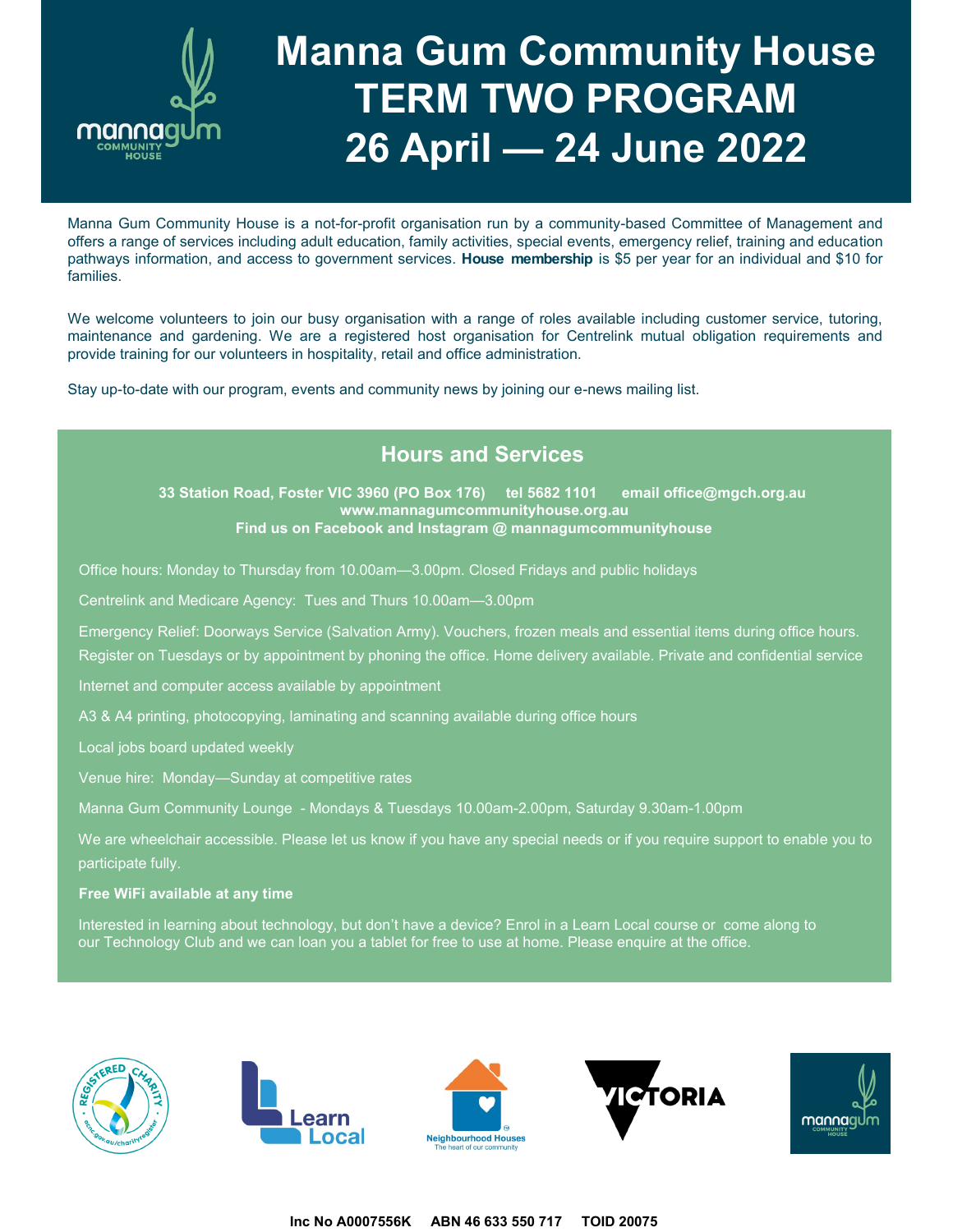### **Employment Skills**



#### **Skills for study** work and life

#### **THE HUB**

Want to jump back into work or study after kids? Come along to our course at Toora Primary School and work with us as adult learners. We include lots of guest speakers and different topics that support you as a parent and as a learner. Our experienced teachers can help you find a local job or study opportunities. Free on-site supervised playgroup, while we work together.

Tutor: Louisa Vale

**Thursdays 9am-11am Toora Primary School**

**Tuesdays 9am-11m Welshpool Primary School**

**Cost: FREE \***

#### **GAINING THE EDGE**

#### **Starting a TAFE course in 2022? Already enrolled but need more support?**

This program provides support alongside your TAFE studies. It is delivered in a safe, supportive learning environment to small classes via group workshops and individual support sessions. Remote learning options are also available.

You will learn about:

Time management

Strategies to suit your individual learning style

Navigating TAFE learning platforms like the Moodle

How to best to communicate with the TAFE and your future workplace.

#### **16 week program**

#### **Delivered for the first four weeks of every school term**

#### **Fridays 10am-3pm**

11 Feb – 4 Mar

- 29 April 20 May
- $15$  July  $-5$  Aug

7-28 October

**Cost: \$40 / FREE concession\***

#### **NEW HORIZONS**

#### **Discover employment opportunities in Gippsland's food, fibre and tourism industries.**

This course will provide entry level skills for working in the agribusiness sector, plus a range of other job ready skills. Ongoing mentoring provided after the course. Past participants have gained employment.

Tutor: Louisa Vale

**6 week program**

**2 days per week from Monday 2 May—Wednesday 8 June**

**Mondays 10am-3pm**

**Wednesdays 1pm-3pm**

**Cost: FREE\***

Supported by Food and Fibre Gippsland.

### **Technology**

#### **DIGITAL ESSENTIALS**

#### **Computer and digital skills for work, study and life.**

This course is suitable for total beginners and introduces the basics of navigating the digital world. It is also suitable for people interested in further study or who need skills in online job recruitment.

Tutor: Louisa Vale

#### **10 x Wednesdays 10am–12pm from 27 April**

#### **Cost: \$20 / FREE concession\***

#### **TECHNOLOGY CLUB**

A casual drop-in session to troubleshoot technology questions with Tim Beacham from the Foster I.T. shop. B.Y.O. device or borrow one of ours. Suitable for laptops, phones or tablets.

### **Wednesdays 1pm-3pm during school term**

**Cost: FREE**

### **Accredited**

#### **FOOD SAFETY LEVEL 1**

For people handling food for public consumption including milk bars, cafés, clubs & school canteens.

Tutor: Bass Coast Adult Learning RTO #3720

**Friday 10 June 9am-4pm Cost: \$120 / \$110 concession**

#### **RESPONSIBLE SERVICE OF ALCOHOL (RSA)**

All people serving alcohol in Victoria need this certificate which is approved by the Director of Liquor Licensing Victoria.

Tutor: Bass Coast Adult Education RTO #3720

**Saturday 28 May 9am-1pm Cost: \$95 / \$85 concession**

#### **PERFORM CPR and APPLY FIRST AID (L2)**

#### **PERFORM CPR (HLTAID009) and APPLY FIRST AID (L2) (HLTAID011)**

Workplace Nationally Accredited Course. This course teaches how to recognise and provide immediate and effective First Aid treatment to any person suffering a sudden injury or illness. Includes CPR.

Tutor: Megan Darby

RTO Bass Coast Adult Learning #3720

#### **Saturday 21 May**

#### **8.30am-11.30am CPR only 8.30am-5pm full course**

**Cost: CPR \$70, First Aid L2 \$140 (includes CPR)**

### **Boats**

#### **MARINE LICENCE**

Transport Safety Victoria approved training course. Marine Licence & PWC Endorsement (Jetski) if required. Marine Safety Boating Handbook supplied on enrolment, this MUST be pre-read.

Please bring photo ID. For 12-16 year olds, please bring: 1. Original birth certificate or passport, 2. Medicare card and 3. Bank account statement or item showing current address. Persons under 16 years of age are not eligible to obtain a personal watercraft endorsement.

Tutor: Marine Training Services—Val Young

Present your certificate at VicRoads to obtain a licence with no further testing.

#### **Sunday 19 June**

**9.30am-2.30pm** 

**Cost: \$110 plus \$30 for PWC licence if required**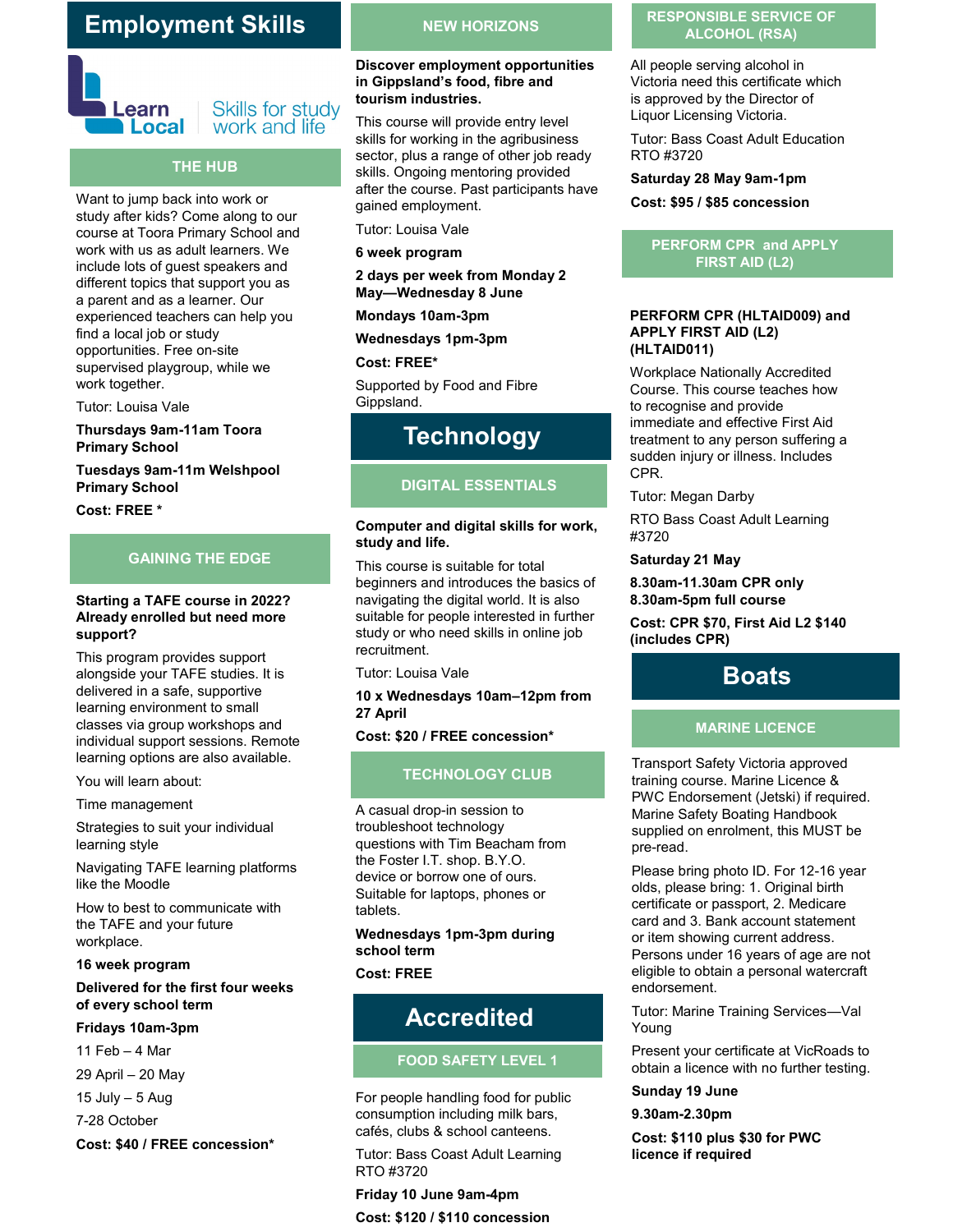### **Language LIFE DRAWING**

#### **ENGLISH AS A SECOND LANGUAGE**

Learn to read, write and speak English with confidence in individual classes or small groups. Assistance with preparation for the IELTS English Language test. Ring to organise suitable dates and times.

#### **8 x 2 hour sessions**

#### **Cost: FREE \***

#### **FRENCH CONVERSATION**

Learn French in a fun, informal environment including grammar and conversation. Suitable for people with some prior knowledge.

Tutor: Noelle Bonnin

#### **Wednesdays 1pm-2.30pm from 27 Apr**

**Cost: Gold coin donation**

### **Food**

#### **COMMUNITY KITCHEN LUNCH**

On the third Wednesday of the month we transform our hall into a pop-up café and host a Community Kitchen lunch made from fresh local foods in partnership with the local community gardens. Come early and help prepare the meal! All welcome.

**Supported by St Vincent de Paul**

**Wed 18 May and 15 June** 

**12pm—2pm** 

**Cost: FREE**

### **Creative Arts**

#### **WRITING WORKSHOPS**

If you have a small or big writing flame burning inside it's better to let it have an outlet instead of bottling it up. If you have a writing idea, no matter whether it's fully worked out or simply roaming around in your head, this course will help you start to see your ideas take form. Tutor Michael Hyde is an author with over thirty five years of experience, thirty published books and thirty years of teaching writing.

**Mondays 7pm-8.30pm from 2 May Cost: Gold coin donation**

Life model session with guided tutoring. Suitable for beginners or experienced artists. Some materials supplied. BYO easel or use one of ours.

Tutor: Kim McDonald

#### **Saturday 14 May 10am-3pm**

**Cost \$60 / \$50 concession**

#### **BASKET MAKING**

#### **Create a Garlic Basket**

For beginners and improvers.

Make a small, twined hanging basket. Useful for storing your dried chillies, garlic or even to put a pot plant in. Materials are provided, but you can bring your own plus embellishments if you wish.

Tutor: Margaret Balfe

#### **Saturday 4 June 10am-3pm**

#### **Cost: \$40 / \$30 concession**

**Youth**

#### **OUR PLACE**

Youth space for ages 11+

At Our Place you will be warmly welcomed to come and relax in a safe and respectful environment. We will plan and cook our dinner each week. Activities may include art, music, craft and local projects. Transport home can be arranged—please book ahead.

#### **Mondays 3.30pm-6pm during school term.**

Supported by Toora & Foster Community Bank, FRRR Gardiner Foundation, VicHealth

### **Venue Hire**

Manna Gum Community House has spaces available for hire at affordable rates. We offer a discount for not-forprofit and community groups. When you hire a space with us, your local community benefits. All profits go back into our organisation to maintain and improve our community services.

### **Families**

#### **FOSTER PLAYGROUP**

For parents, grandparents and carers everyone is welcome to join this playgroup for the Corner Inlet area. Playgroup is the perfect place to create friendships and help your child gain valuable social skills. Bring a piece of fruit and a gold coin.

#### **Wednesdays 10am-12pm**

#### **Contact Tess 0429 006 047**

#### **SUPPORTED PLAYGROUP**

A supported playgroup is a great way for parents to enjoy precious family time with their child while they grow and develop and to meet other families, enjoy a cuppa and relax. Based on Play and the importance of having fun with your child this playgroup is run by supported playgroup facilitator, Michelle and is held in a safe and nurturing environment.

#### **Thursdays 9am-11am during school term.**

#### **Contact Michelle 0497 926 100**

Supported by South Gippsland Shire Council

### **Events**

#### **POP-UP REPAIR CAFE**

#### **Bendigo Bank Tea Cosy Market Day Fish Creek**

Manna Gum will host a Repair Café at the Fish Creek Tea Cosy Festival. Bring along your toys, household items and clothing for repair or upcycling.

**Saturday 21 May 10am-1pm**

#### **TRIVIA AFTERNOON**

Do you enjoy testing your knowledge in a fun way? Join us for an afternoon of trivia. Afternoon tea provided. Table of six, or walk in and join a table.

**Friday 3 June 2pm-4pm Cost: \$10**

**Please call our office for detailed information about our courses. Bookings are required for some activities. Payment plans are available. Notice of withdrawal is required seven days prior to the course to receive a full refund.** 

**Physical distancing and hygiene procedures are required by all user groups, students, staff and volunteers. Our COVIDSafe Plan is updated according to current Government health regulations and is available on our website. \*Our funded Learn Local courses are free or very low-cost, eligibility conditions apply.**